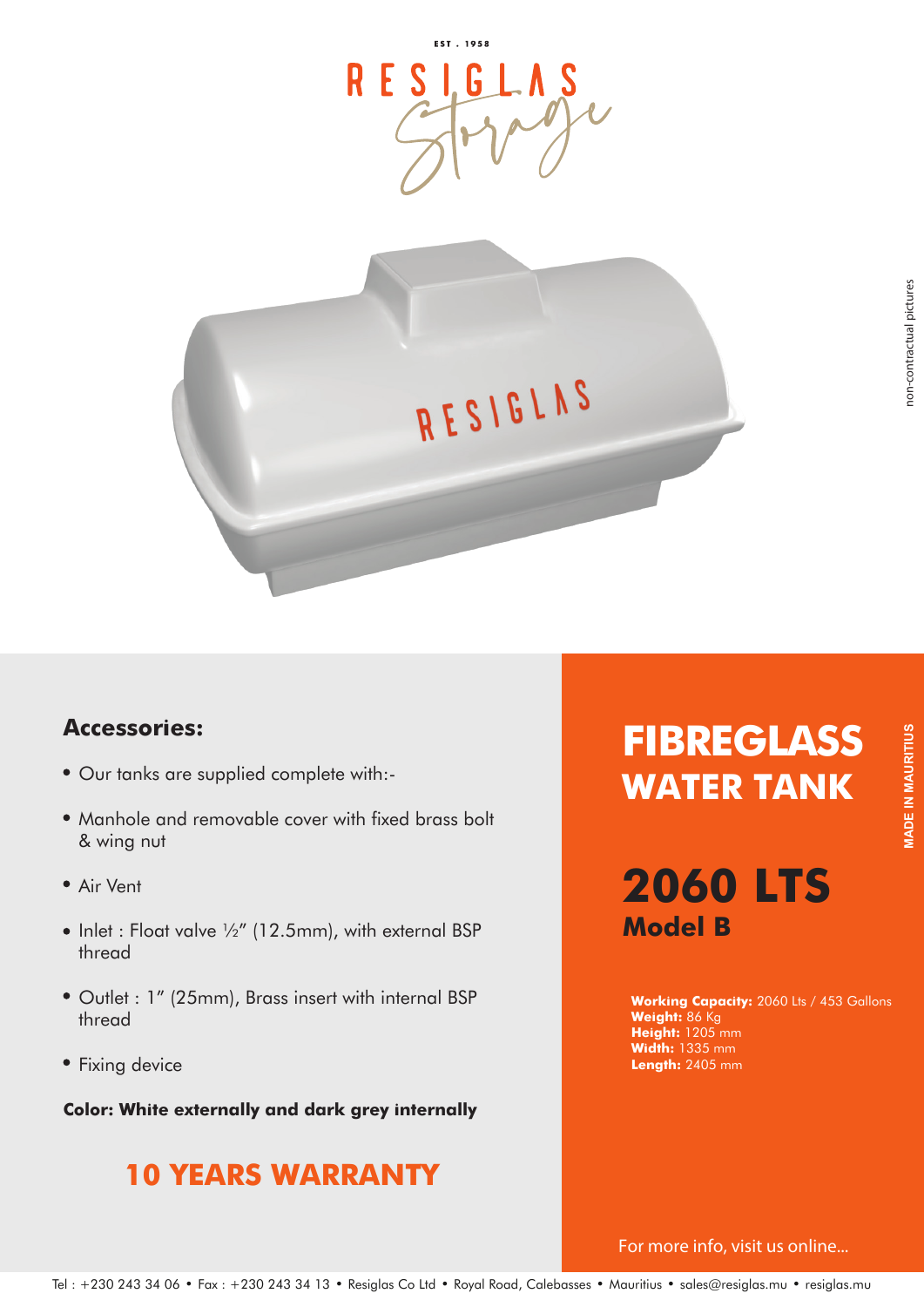



**FRONT VIEW** 



**SIDE VIEW** 

SCALE: 1/20